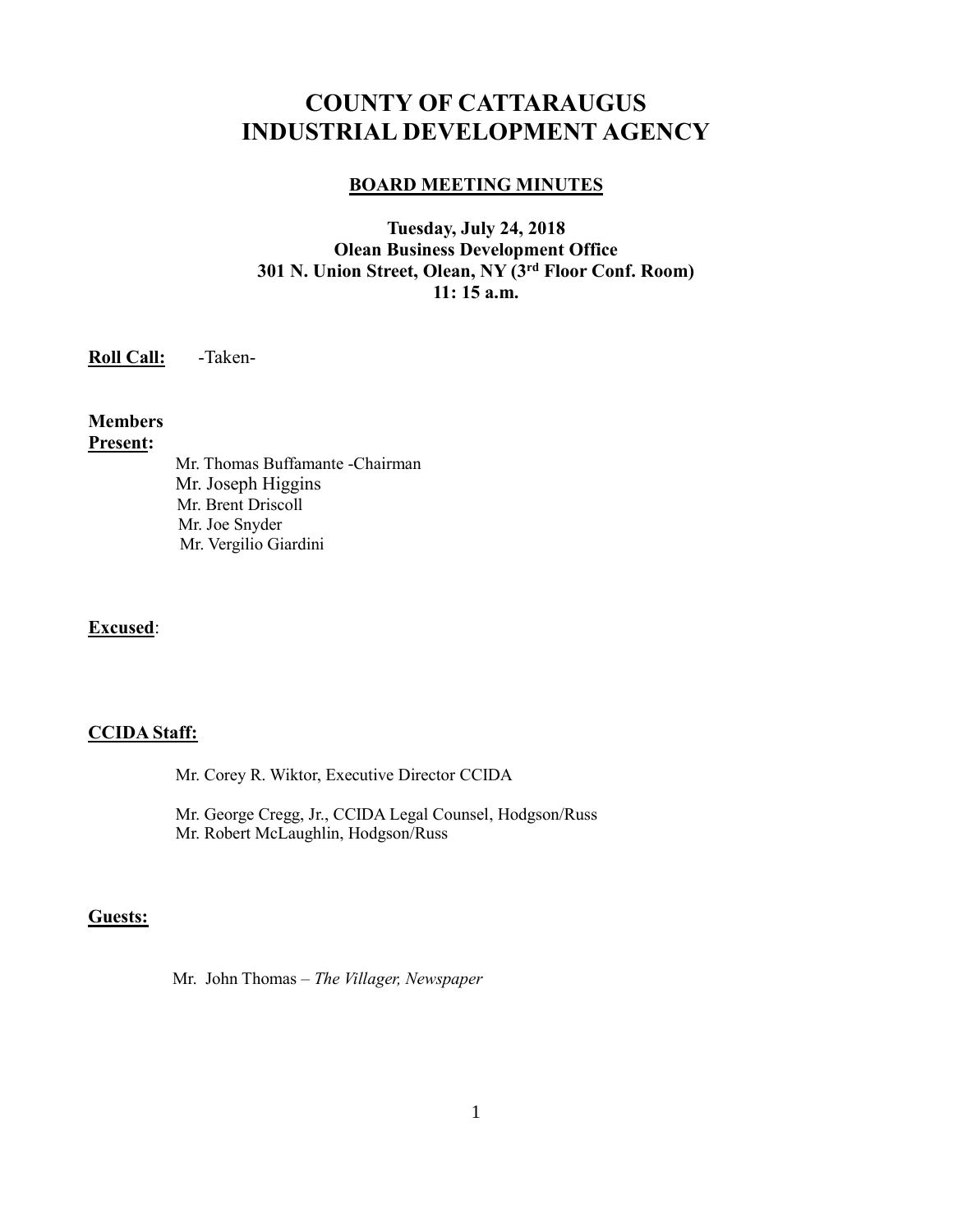Chairman, Thomas Buffamante called the meeting to order at 11:22 a.m.

A roll call of the Board of Directors of the CCIDA was taken; Mr. Driscoll, Mr. Giardini, Mr. Snyder, Mr. Higgins and Mr. Buffamante were present.

# **APPROVAL OF MINUTES**:

**A Motion** was made by Brent Driscoll, with a second by Joe Snyder to accept the June 5, 2018 CCIDA Board Meeting Minutes as presented to the CCIDA Board. **Motion Carried**

# **CCIDA "SNAP Lease/Sales Tax Abatement/Small Manufacturer's Program":**

Mr. Wiktor presented the submitted application for OCI Consulting, Inc. Mr. Jason Opferbeck, that was approved on a pilot basis for NYS Sales Tax Abatement for his new start up manufacturing business, that he has recently established in Cattaraugus County.

Mr. Wiktor first provided an update on this new application/project, benefit has been issued and the client – OCI is currently purchasing equipment, printers, and tools for his new office and light manufacturing business. OCI, Jason Opferbeck is looking to lease office space in Cattaraugus County in the near future for use in light manufacturing along with his monitoring application business. He has already hired two (2) people and has had several promising meetings with clients within Cattaraugus County, including Holiday Valley in regards to using his applications in monitoring the watering of the golf course greens.

Mr. Opferbeck has also applied to the Small Business Loan Fund and has been approved for the \$75,000 loan through Cattaraugus County. The total project will be approximately \$150,000 with anticipated \$12,000 in sales tax abatement savings through the CCIDA.

In addition, Mr. Wiktor also shared his ideas and framework (proposal) with the Board Members for instituting this new program, that would allow small sized manufacturers (with stated criteria for approval) located in the County to obtain sales tax abatement with a streamlined approach of savings not to exceed \$99,000 in total sales tax amount on an approved project. This new program would allow the savings to exceed the cost of a traditional inducement. A proposal of such a program was shared with the Board, and various ideas were discussed, suggestions and thoughts will be incorporated in the DRAFT Proposal for this program.

Some of the criteria will be as follows:

- 1. Must be a manufacturing business located in or moving to Cattaraugus County.
- 2. A maximum of 10 (FTE) employees.
- 3. A maximum savings of \$99,000 in cumulative sales tax savings relating to the proposed project.
- 4. Fully executed application must be submitted to the CCIDA.

Another item that Mr. Wiktor wanted to discuss with the Board is the fee to be charged on each project. Mr. Wiktor was looking for suggestions in regards to a 1% fee  $\frac{1}{2}\%$ , or a flat fee, what are the Boards feelings on the best way to go? After back and forth discussion it was decided to charge \$100.00 flat fee for each application. This flat rate fee will be added to the Policy with the other updates when the new application is completed by Hodgson/Russ LLP.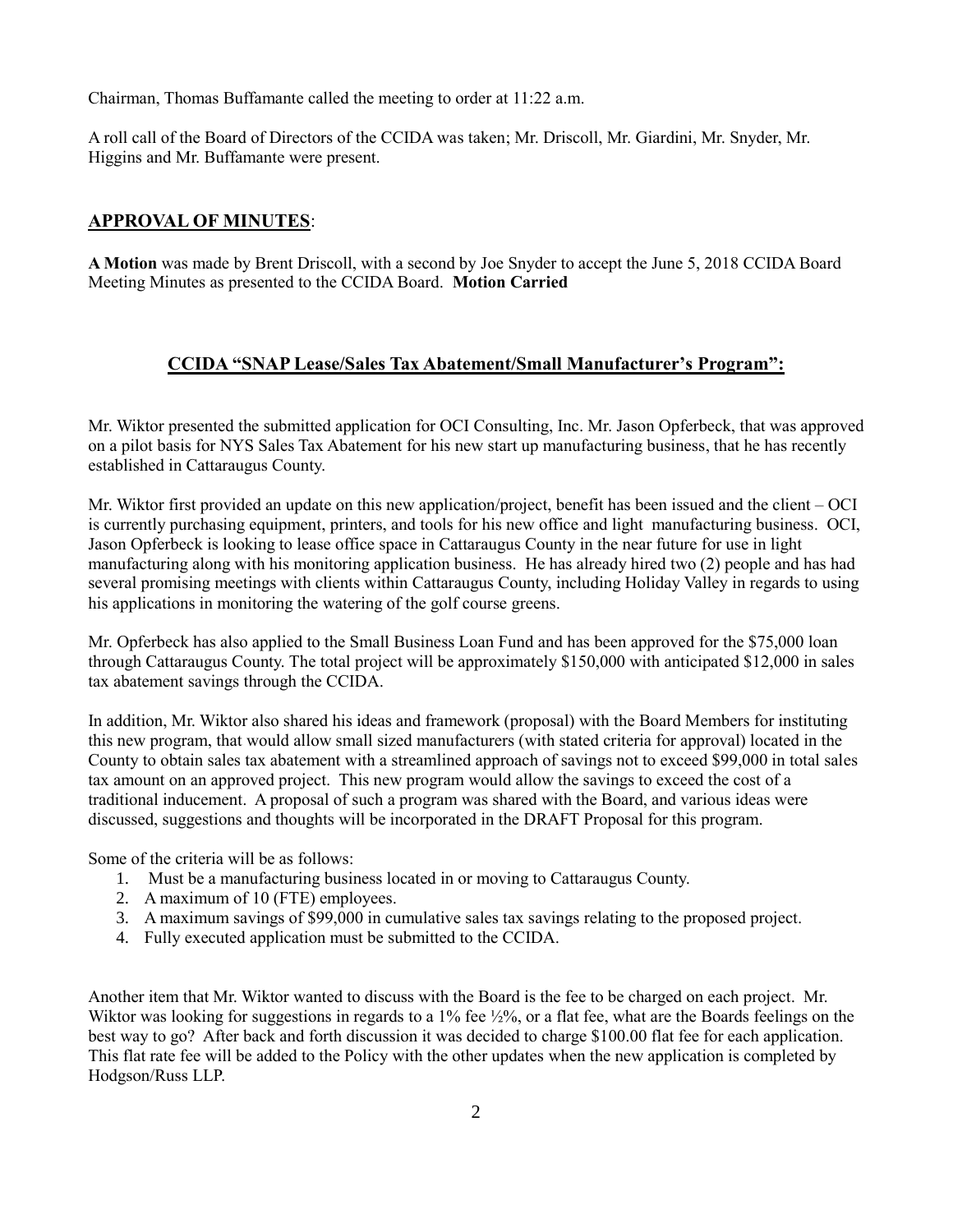**A Motion** was made by Brent Driscoll, seconded by Virgilio Giardini to accept this Policy/Resolution with a \$100.00 flat fee to be charged per project application submitted. All in favor. **Motion Carried**

## **RESOLUTION:**

**A Motion** was made by Brent Driscoll, seconded by Virgilio Giardini, **RESOLUTION ADOPTING A SMALL MANUFACTURING SALES TAX LEASE POLICY FOR COUNTY OF CATTARAUGUS INDUSTRIAL DEVELOPMENT AGENCY.** A Roll Call vote was taken with, Mr. Driscoll, Mr. Giardini, Mr. Snyder, Mr. Higgins, and Mr. Buffamante voting yes. **Motion Carried.**

### **\*Resolutions from Prior Applications/Projects that are in Process\***

**-Kreinheder Properties, LLC/S&G Company, LLC** – Mr. Peter Kreinheder has asked for an extension of his sales tax letter regarding their Little Valley Project. They plan to do their landscaping and beer garden in the spring on 2019. The current Sales Tax Letter expires December 31, 2018 and they are looking to extend it until July 31, 2019 if the CCIDA Board Approves.

### **RESOLUTION:**

**A Motion** was made by Brent Driscoll, seconded by James Snyder, **RESOLUTION AUTHORIZING THE EXECUTION BY COUNTY OF CATTARAUGUS INDUSTRIAL DEVELOPMENT AGENCY OF A CERTAIN MODIFICATION AGREEMENT IN CONNECTION WITH THE KREINHEDER PROPER-TIES, LLC AND S&G COMPANY, LLC PROJECT.** A Roll Call vote was taken with, Mr. Driscoll, Mr. Giardini, Mr. Snyder, Mr. Higgins, and Mr. Buffamante voting yes. **Motion Carried.**

**-Olean Manor, Inc. -** Olean Manor is in the final stages of closing and has asked the CCIDA Board to approve an amendment to the lease agreement to accommodate their Banks comments. The Field of Dreams is under construction and have already closed on the PILOT and the Sales Tax with the IDA. They are now closing on the bank loan. The Banker is trying to get the CCIDA to agree to an assignment of benefits if the project goes under that the Bank has the right to sell the property and give all the same benefits to the new owner. The CCIDA has already agreed to two (2) items that the Bank is requesting, however our legal team is not agreeing to the third item. The CCIDA would like a new application and financial information be provided by the new owner if a new owner is necessary and the new company would assume all responsibilities of the previous owner.

**A Motion** was made by Virgilio Giardini, seconded by Joe Snyder to have the legal counsel of Hodgson/Russ negotiate/approve an amendment to the Lease in the best interest of the Agency. A Roll Call vote was taken with, Mr. Driscoll, Mr. Giardini , Mr. Snyder, Mr. Higgins, and Mr. Buffamante voting yes. **Motion Carried**

#### **RESOLUTION:**

**A Motion** was made by Virgilio Giardini, seconded by James Snyder, **RESOLUTION AUTHORIZING THE EXECUTION BY COUNTY OF CATTARAUGUS INDUSTRIAL DEVELOPMENT AGENCY OF A CERTAIN AMENDMENT IN CONNECTION WITH THE OLEAN MANOR, INC. PROJECT.**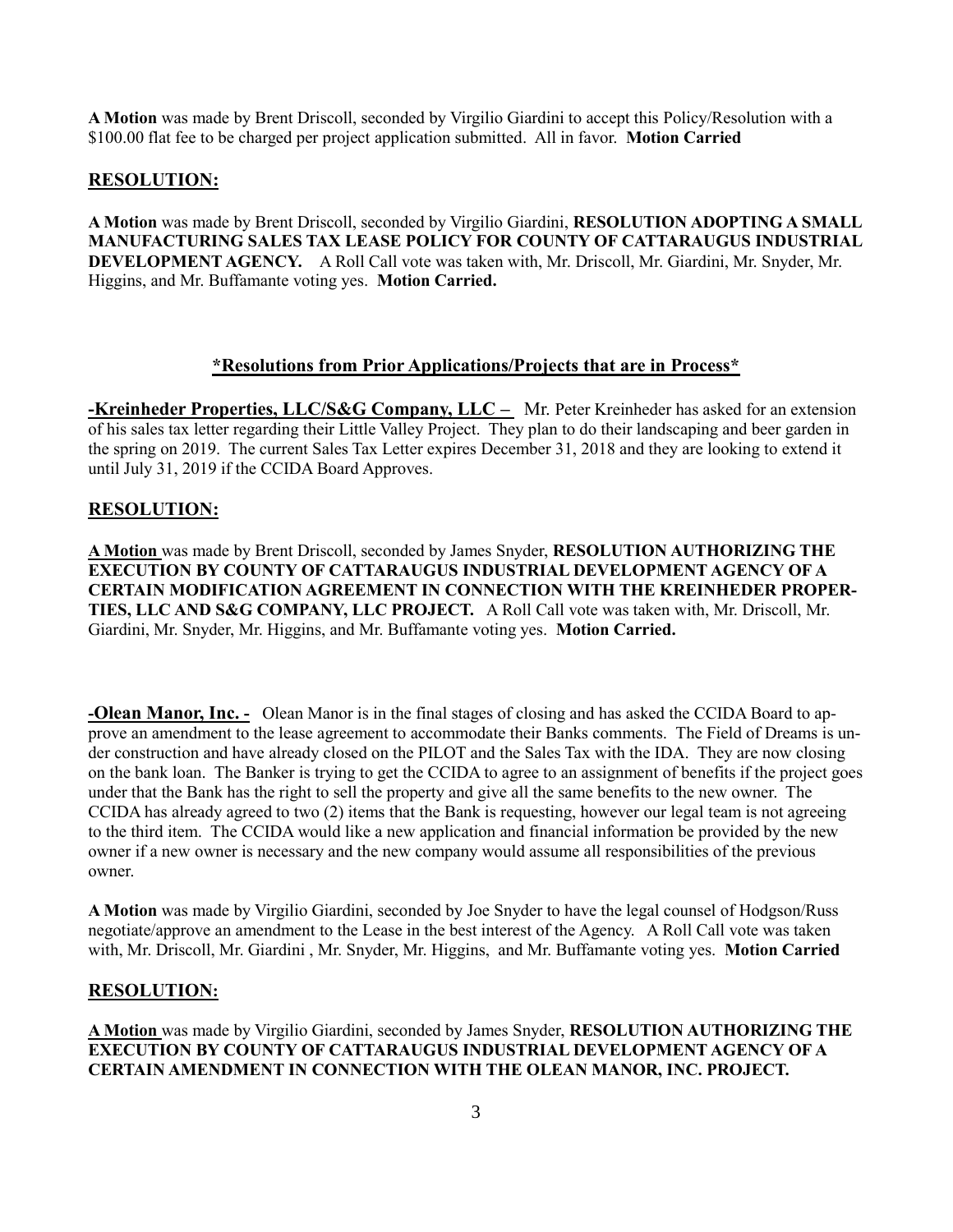A Roll Call vote was taken with, Mr. Driscoll, Mr. Giardini, Mr. Snyder, Mr. Higgins, and Mr. Buffamante voting yes. **Motion Carried.**

### **\*Plant Tour-New Business in the County – Fenton Mobility Products, Randolph, NY:**

### **\*Fenton Mobility Products**

#### **Fenton Mobility Products:**

Mr. Wiktor stated that on Wednesday, June 27<sup>th</sup>, Fenton Mobility hosted an open house at their facility in Randolph, NY. In October of 2017, Fenton purchased and began moving equipment into the former Borden and Closure Systems Inc. Plant in Randolph, NY. This is very exciting news.!

Fenton Mobility is an industry leader in the modification and adaptation of wheelchair vans & handicap vans. Their trained and professional staff is available to assist you with your adaptive equipment needs, form sales to service, consumer handicap vans to commercial wheelchair vans. Their customers are provided with an extensive personal consultation, fittings and overview of all the necessary mobility equipment and van modifications that will allow freedom and mobility for years to come.

Fenton Mobility is a long-standing NMEDA QAP Member and represents only the finest in mobility equipment from dealers across the US, including Braun, VMI, Bruno, Harmar, MPD, Sure-Grip, Q-Straint, and Creative Controls, just to name a few.

They are an exclusive Ability Conversions dealer including the AbilityPT (Personal Transport), AbilityRT & WT for commercial applications. All of their manufacturers work directly with the vehicle manufacturer to assure that as much of the manufacturer's original equipment is utilized to offset the conversion as much as possible or that the vehicle manufacturers concur with the applications of the equipment being added.

They specialize in commercial applications for State Agencies, Public Transportation and Group Homes where longevity, durability and versatility are of the utmost importance along with safety and comfort for those bing transported. For their individual customers, their families and care-givers they offer convenient and familyfriendly adaptations that allow the wheelchair user the most control over position and use, while being a perfect fit for the size and needs of the family. They work with he Veteran's Administration, state Agencies for Vocational Rehabilitation and children and Family service Programs to provide transportation for children and families of children with disabilities.

With over 40 years in the industry and the knowledge and compassion of their staff, Fenton Mobility Products is the answer to all your adaptive equipment and conversion needs. They currently have 24 employees and are considering various upgrades to the facility in Randolph. A follow-up meeting is scheduled for July  $23<sup>rd</sup>$  as well. Fenton Mobility is possibility looking at doing a project with the CCIDA possibility next year. They are currently utilizing all the space in this building. This is very good for the Village of Randolph, NY, because this property is back on the tax rolls, lights are back on, this brings life back to this building which has been vacant for several years. They are looking at doing a parking lot and training center on the land that the current building is on. Fenton Mobility currently has locations in Jamestown, NY and Cheektowaga, NY. They are looking at moving the Jamestown facility into the Randolph facility and they plan on keeping Cheektowaga facility operational. Mr. Wiktor stated that on any given day they have visitors/clients at their facility for tours. These visitors are using the local amenities which is a positive for the Randolph redevelopment movement. Mr. Wiktor shared with the Board Members pictures that he had taken while attending the facilities open house/plant tour.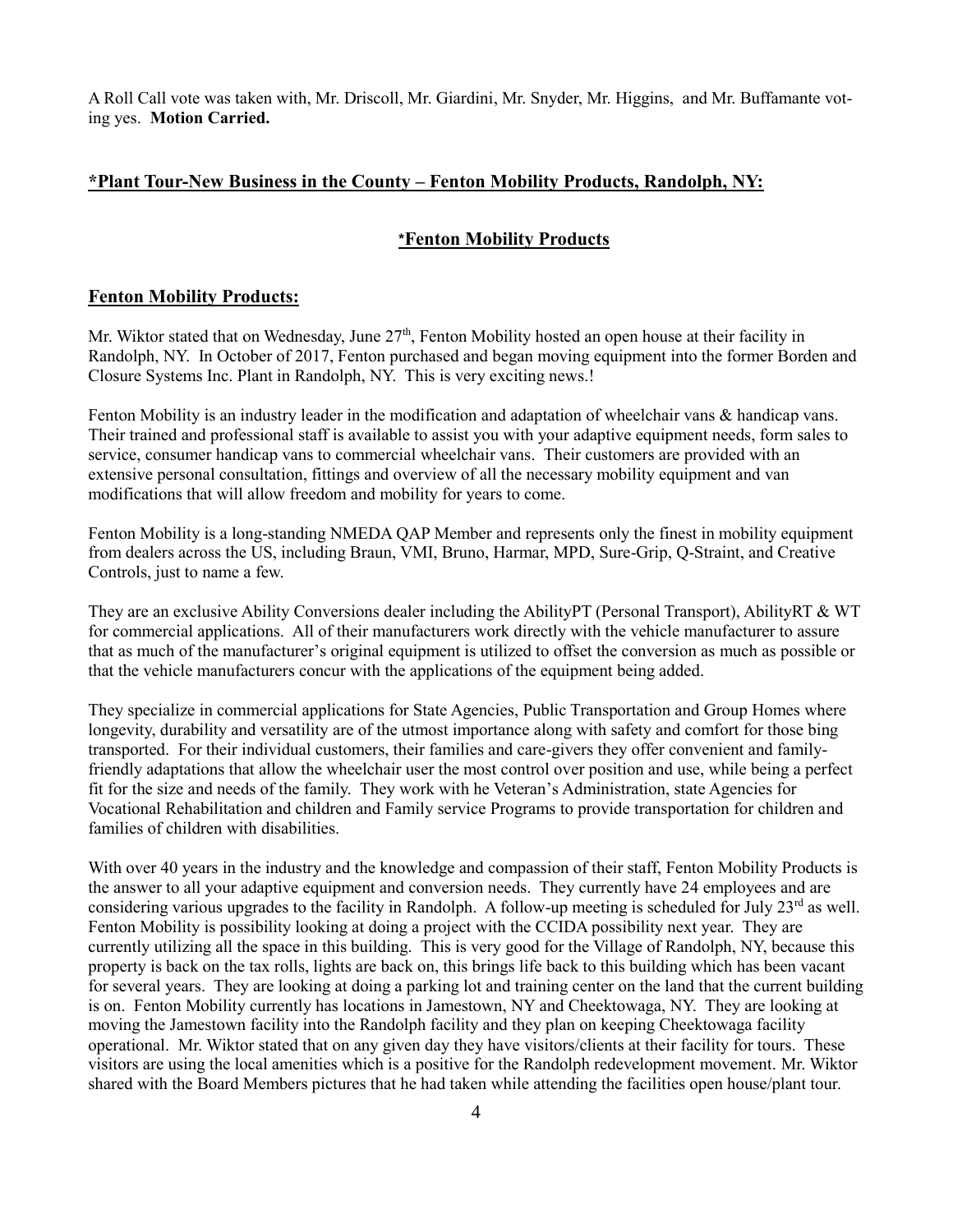### **\*Angel Fund Update:**

Mr. Wiktor stated that at the previous CCIDA Board meeting, the Board heard form Richard Zink with the Southern Tier West in regards to the formation of an Angel Investing Fund between Chautauqua, Cattaraugus, and Allegany Counties.

Mr. Wiktor updated the IDA Board members on the recent meetings and next steps that will be taking place with respect to the formation of such a Fund, furthermore, he also provided updated documents that outlined the progress that has taken place since the last Board meeting in June. Mr. Wiktor has had weekly conference calls with Richard Zink and they are currently looking for 20 commitments at \$500.00 each to start the Angel fund with \$10,000 and build from there. Mr. Wiktor will keep the board updated as to the funds growth at future meetings.

# **FINANCIAL REPORT:**

A Motion was made by Brent Driscoll, seconded by James Snyder to approve the Financial Reports for **June 2018** as prepared - **Motion Carried**

### ✓ **June Income: \$34,868.00**

*-*JCC Development Corp. CCCRC Bond Closing. **–\$33,690.***00 (CCCRC Income)*

-NY&LE Railroad – 2018 Property Taxes - **\$1,178.00 (Reimbursement by NY & LE RR)**

We are looking at year to date income of **\$442,000** which is significantly above what was forecasted for 2018. We are working very hard on keeping our expenses in line. This is the highest that income has been in approximately ten (10) years.

**Additional Information:** We are working on the closing process of two (2) recently approved projects: Win-Sum Ski Corp. and West Valley Inn, LLC.

In addition, we are working with a few potential businesses in the County who may be ready to submit Applications to the IDA over the next month or so.

# **\*Executive Directors Report:**

## **-Internal (IDA Meetings/Discussions):**

- $\checkmark$  Met with Register Graphics in Randolph to have them design Marketing signs to be placed at completed and in progress projects in the Cattaraugus County area, also discussed a potential project with them.
- $\checkmark$  Cattaraugus County Present Local Resources for your Business. We held a business information event on May 31<sup>st</sup> at JCC with all of the County, Regional, State and Federal Economic Development partners to give perspective businesses an overview of the services, programs and financing options that we have to offer.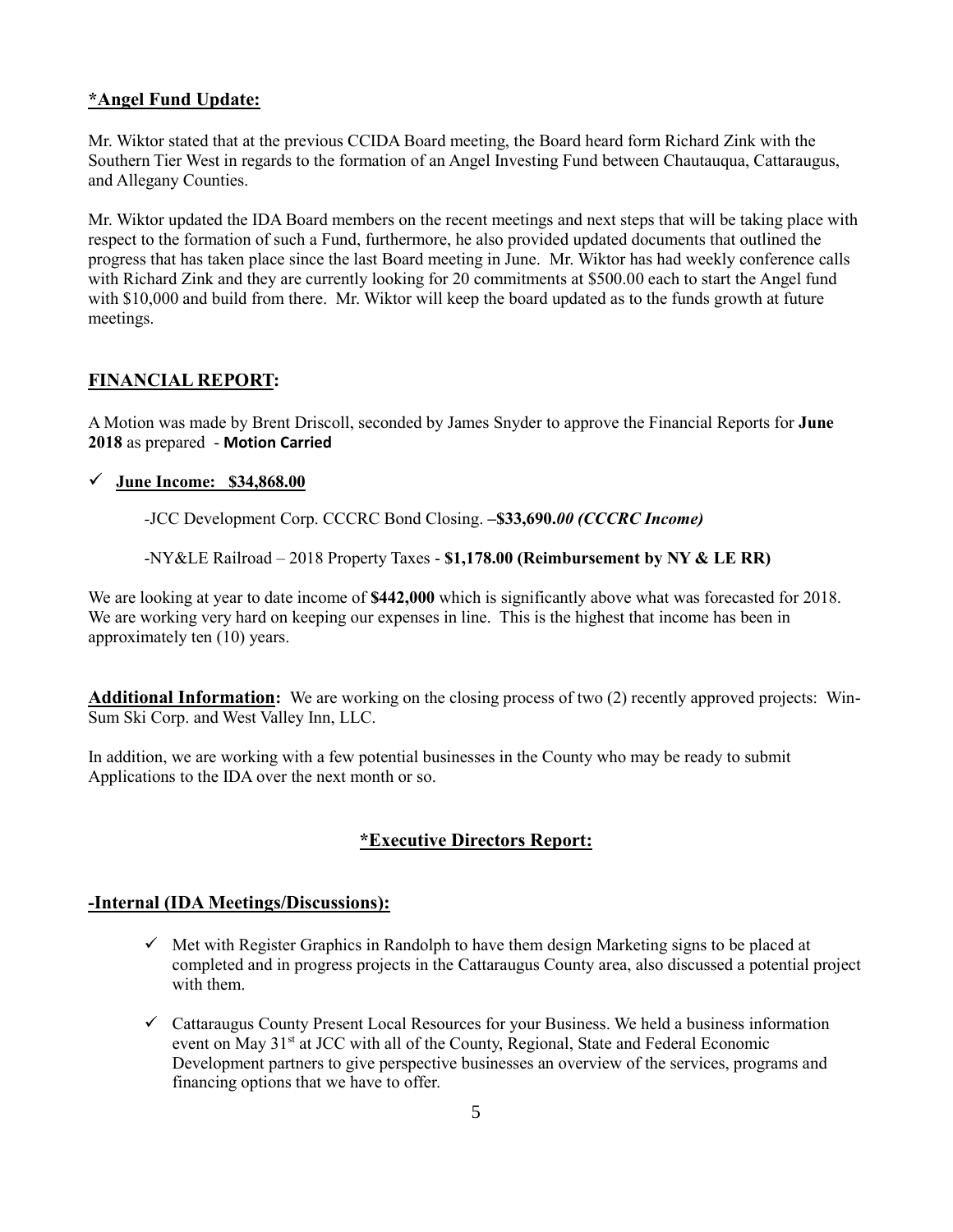- $\checkmark$  Meeting with Jeff Belt, Larry Sorokes & Tom Kucharski (IBN) to discuss the Olean Brownfield Marketing of properties that are available in Cattaraugus County.
- $\checkmark$  Met with IBN for a few tours of local manufactures to highlight manufacturing in Cattaraugus County in conjunction with Economic Development week in May.
- $\checkmark$  Had a meeting Horace Gioia to discuss area projects and referrals.
- $\checkmark$  Met with Richard Dixon and Mark Geise from Chautauqua County IDA to discuss business climate, trends, opportunities within our respective Counties.
- $\checkmark$  Met with Greg Sehr and a business owner in regards to a new startup operation in Cattaraugus County. Many meetings and discussions had, more to follow.
- ✓ Attended a Job Fair at JCC Olean Campus to meet with a plethora of area Companies to discuss their workforce needs and opportunities.
- $\checkmark$  Mr. Wiktor mentioned several employers that are continually looking for workers, to name a few, Steelbound Brewery, Fitzpatrick & Weller, and Bill and Lori Northrup at North Park all have been actively seeking full time employees. After discussion with Board Members, they would like Corey to set up a Immigration Program speaker to address the Board at one of their future meetings. It was also brought up to schedule a bus tour on the West Side in Buffalo. Corey will contact Journey's End to set up a tour as soon as possible for the entire Board. Lori and Bill Northrup has volunteered to help with signage and also host job fair event if need be. We are looking at holding a job fair event at the Ellicottville Town Center in the very near future.
- ✓ Attended multiple meetings in regards to the proposed Angel Fund that we are currently working its creation.
- $\checkmark$  Held a conference call with NYSEDC and Acadia Energy in regards to a possible roll out project.
- $\checkmark$  Met with a local commercial property owner in regards to a possible project on his current real estate in the County.
- $\checkmark$  Met with a few Legislators in regards to an area business that is looking to expand in the near future. Multiple site tours have been conducted, with more to follow.
- $\checkmark$  Met with John Stahley with D/R-Siemens to discuss current updates at their plant in Olean.
- $\checkmark$  Attended BDC Board meetings to discuss new business loans that we will be making.
- $\checkmark$  Met with Mike G. at Kinley Construction to discuss Olean Manor project and how the sales tax abatement forms will work. Also discussed future potential projects.
- $\checkmark$  Met with Dick Shaner at The Martin Group in regards to some possible marketing ideas for the CCIDA going forward. More information to follow in regards to this.
- $\checkmark$  Met with Chris Napoleon with NES Bearings to get an update on how his business in Olean is doing.
- $\checkmark$  Attended the monthly Team Meetings in Little Valley at Crystal Abers office.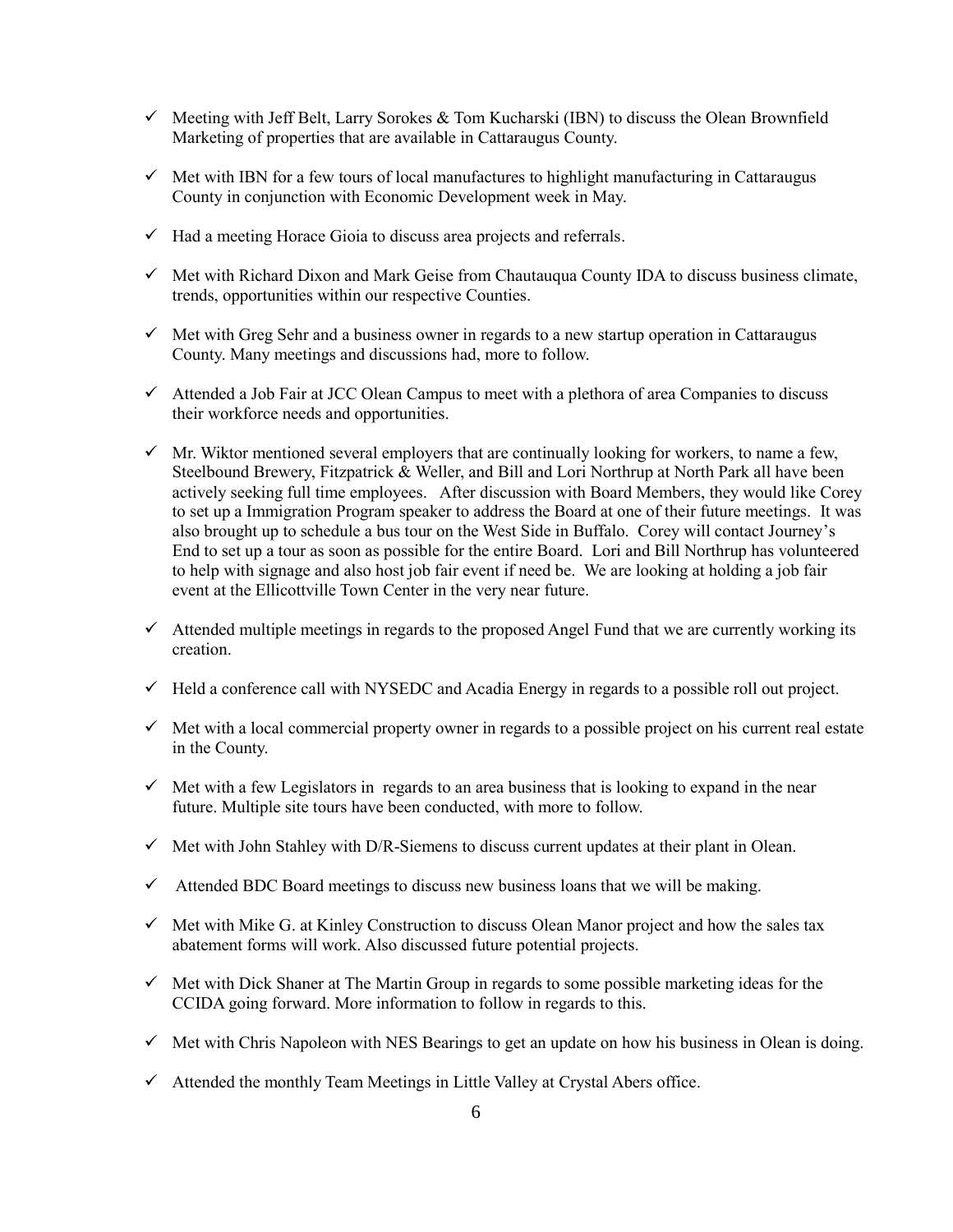- $\checkmark$  Met with John Cappellino with the ECIDA to discuss our respective railroads, etc.
- $\checkmark$  Met with a local developer in regards to a possible commercial project in Ellicottville. More details to follow as the developer finalizes the purchase.
- $\checkmark$  Met with a local Attorney who is representing a developer who is considering a large tourism related project in the Ellicottville Area. More to follow as well, as their development team finalizes their proposed plans.
- $\checkmark$  Met with NYSBDC about their loan programs and how they can apply to businesses here in Cattaraugus County.
- $\checkmark$  Met with Joanne Campanga and Paul Leone in regards to a possible mid-size proposed distribution center which we are trying to land here in the County.
- $\checkmark$  Met with iEvolve Technology in regards to our new website, to review updates to it. Mr. Wiktor will contact iEvolve in regards to a proposal for Social Media contract and relay this information to Joe Snyder.
- $\checkmark$  Met with an Erie County manufacturer who is considering a possible move to Cattaraugus County with respect to a division of their business. Will be staying on this in hopes of bringing this to fruition.
- $\checkmark$  Met with Matt Hubacher from IBN in regards to having them create some marketing information and "Why Cattaraugus County", information that highlights what we can offer to perspective businesses within and who may be looking to bring their business to the County. \*Will have some drafts at the July Board Meeting.
- $\checkmark$  CCIDA & ESD Sponsored CFA Training at Holiday Valley on May 30<sup>th</sup> for this upcoming round of  $CFA's.$
- $\checkmark$  I have 3 meetings set up with area manufacturers who are all considering possible projects this year.

Have made a number of calls and emails to businesses to set up future meetings, for visits and how the IDA may be able to help and assist with potential investment

# **-External (Points of Interest relating to the CCIDA):**

- ✓ **Buffalo News Article:** dated: 5/30/18 "*Low Income Areas seek boost from new federal tax incentive".* A new program that could help Olean and Little Valley with various Federal Tax incentives, etc.
- ✓ **Olean Times Herald Article***:* dated: 5/11/18 by: Bob Clark "*Tax Credits for Manny Hanny get push from Schumer.*" Potential good news for a key project in Olean.
- ✓ **Olean Times Herald Article***:* dated 5/13/18 by: Rick Miller "*Officials seeking to buy closed AVX Olean Advanced Products Plant".* We are still working on this possible project.
- ✓ **Zoar Valley Grand Opening:** June 6, 2018 11:00 a.m. will be the Grand Opening of the Buffalo Psychiatric Center/Zoar Valley Clinic. A recent IDA project, very good news!
- $\checkmark$  **YEA:** May 30<sup>th</sup> at 6:00 p.m. Young Entrepreneurs Academy commencement ceremony at St. Bonaventure University. Planning for the second class has already begun!